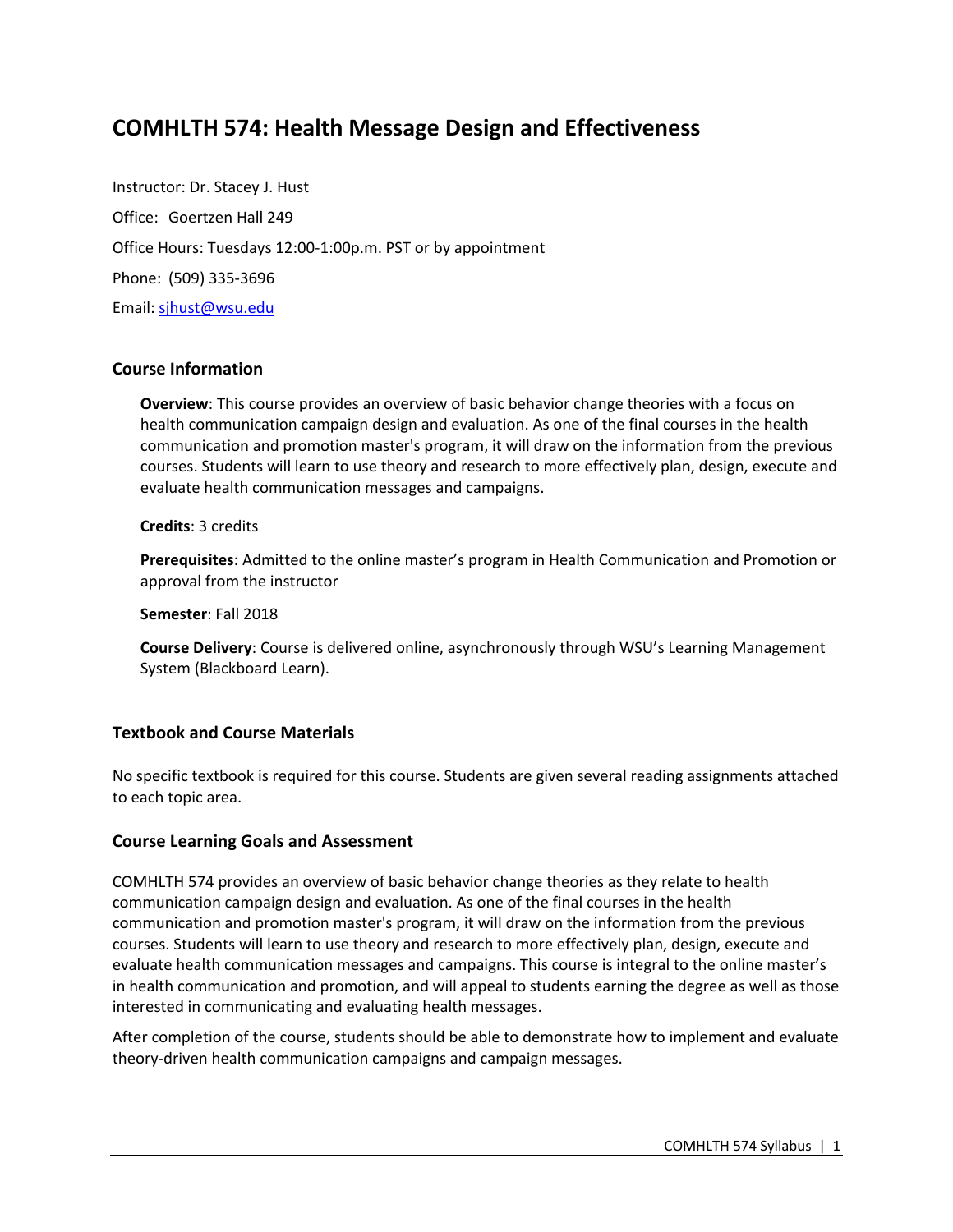| <b>Student Learning Outcomes for</b><br>this course:<br>At the end of this course,<br>students should be able to:                                                                                                                      | <b>Course Topics/Dates</b><br>The following topics and dates<br>will address this outcome:                                                                                                                                                                                                                                                                                                                                                                                                          | <b>Evaluation of Outcomes:</b><br>This outcome will be evaluated primarily<br>by:                                                                                                                                                                                                                                                                                                     |
|----------------------------------------------------------------------------------------------------------------------------------------------------------------------------------------------------------------------------------------|-----------------------------------------------------------------------------------------------------------------------------------------------------------------------------------------------------------------------------------------------------------------------------------------------------------------------------------------------------------------------------------------------------------------------------------------------------------------------------------------------------|---------------------------------------------------------------------------------------------------------------------------------------------------------------------------------------------------------------------------------------------------------------------------------------------------------------------------------------------------------------------------------------|
| Demonstrate expertise in<br>strategic health communication<br>and promotion literature,<br>issues, and concepts including<br>elements of the campaign,<br>determining research needs; the<br>need for new communication<br>technology. | Aug 20 - Sep 16<br>• Overview of health<br>communication<br>management<br>• Overview of health<br>communication campaigns<br>• Message construction<br>• Hierarchy of effects and<br>persuasion<br>• Formative research and<br>planning in health<br>promotion                                                                                                                                                                                                                                      | Discussion posts that synthesize<br>$\bullet$<br>information students have been<br>learning, apply information to<br>different settings or populations,<br>describe relevant examples of<br>course information, and/or engage<br>with various resources and<br>respond.<br>Initial final project plan                                                                                 |
| Demonstrate ability to develop<br>and execute a health<br>communication-centric plan<br>including designing research<br>projects using focus groups,<br>surveys, and in-depth<br>interviews.                                           | Sep 17 - Oct 28<br>• Audience segmentation for<br>health communication<br>• Audience segmentation for<br>health promotion<br>campaigns<br>• Using focus groups for<br>market testing health<br>messages<br>• Using focus groups for<br>market testing health<br>messages<br>· Using emotional appeals to<br>change health behaviors<br>(theory and ethical<br>implications)<br>• Crafting gain or loss frame<br>messages to promote health<br>• New media considerations<br>in health communication | Discussion posts that synthesize<br>٠<br>information students have been<br>learning, apply information to<br>different settings or populations,<br>describe relevant examples of<br>course information, and/or engage<br>with various resources and respond.<br>Case Study #1 that discusses<br>theoretical applications, message<br>construction, and evaluation of the<br>campaign. |
| Demonstrate ability to use new<br>media to design effective social<br>norms campaigns that correct<br>misconceptions in health<br>communication issues.                                                                                | Oct 29 - Dec 9<br>• Social norms campaigns to<br>correct misperceptions<br>related to health<br>Entertainment education<br>campaigns                                                                                                                                                                                                                                                                                                                                                                | Discussion posts that synthesize<br>$\bullet$<br>information students have been<br>learning, apply information to<br>different settings or populations,<br>describe relevant examples of<br>course information, and/or engage<br>with various resources and respond.                                                                                                                  |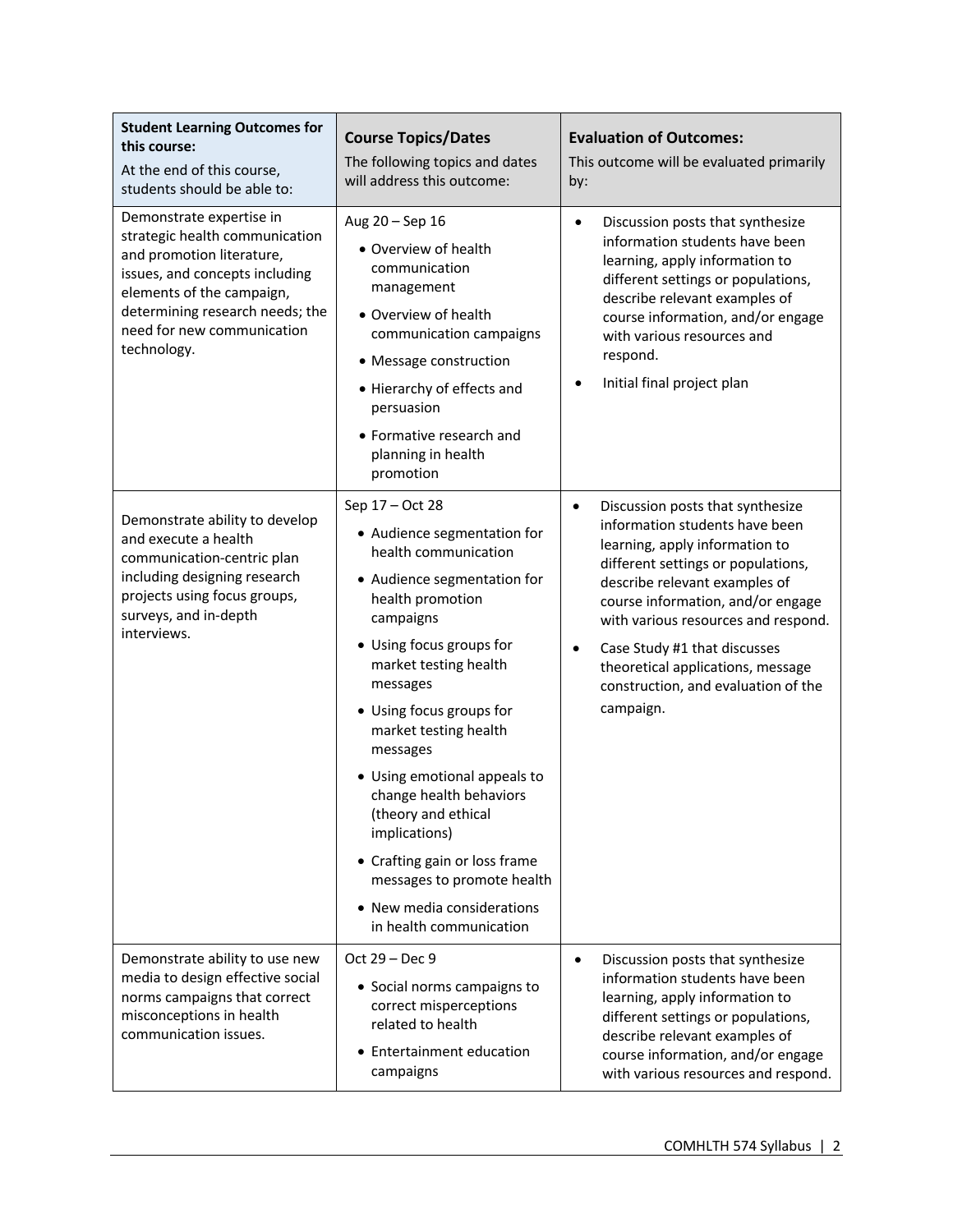| • Evaluation of health<br>promotion campaign | Case Study #2 that discusses<br>theoretical applications, message<br>construction, and evaluation of the<br>campaign.                                                                                                                                                                                                                                                                           |
|----------------------------------------------|-------------------------------------------------------------------------------------------------------------------------------------------------------------------------------------------------------------------------------------------------------------------------------------------------------------------------------------------------------------------------------------------------|
|                                              | Final project completion including<br>market testing of 2-3 health<br>communication messages via focus<br>groups or in-depth interviews. Each<br>student will either choose two to<br>three original health-related work<br>products from a previous course or<br>will design new original health-<br>related work products that can be<br>market tested among members of<br>the target public. |

## **Expectations for Student Effort**

For each hour of lecture equivalent, students should expect to have a minimum of six hours of work outside of class. Therefore, students should expect to devote 6-10 hours/week on course readings, lecture reviews, discussion posts and assignments.

## **Weekly Course Outline**

| Lesson                                                                                               | <b>Week</b> | <b>Dates</b> | <b>Tasks</b>                                                                  |
|------------------------------------------------------------------------------------------------------|-------------|--------------|-------------------------------------------------------------------------------|
| Lesson 1: Introduction To Health<br><b>Communication Management &amp; Campaigns</b>                  | Week 1      | Aug 20-26    | Discussion 1 <sup>*</sup>                                                     |
| Lesson 2: Introduction to Health<br><b>Communication Campaigns</b>                                   | Week 2      | Aug 27-Sep 2 | Discussion 2 <sup>*</sup>                                                     |
| Lesson 3: Basics of Message<br>Construction: Hierarchy of<br><b>Effects &amp; Persuasion</b>         | Week 3      | Sep 3-9      | Discussion 3<br>Research Plan for<br>Market Test of Health<br><b>Messages</b> |
| Lesson 4: Formative Research and Planning in<br><b>Health Promotion</b>                              | Week 4      | Sep 10-16    | Discussion 4                                                                  |
| Lesson 5: Audience Segmentation for Health<br><b>Communication and Health Promotion</b><br>Campaigns | Week 5      | Sep 17-23    | Discussion 5                                                                  |
| Lesson 6: Using Focus Groups for Market<br><b>Testing Health Messages</b>                            | Weeks 6     | Sep 24-30    | Case Study 1                                                                  |
| Lesson 7: Using Focus Groups for Market<br><b>Testing Health Messages</b>                            | Week 7      | Oct 1-7      | Discussion 6                                                                  |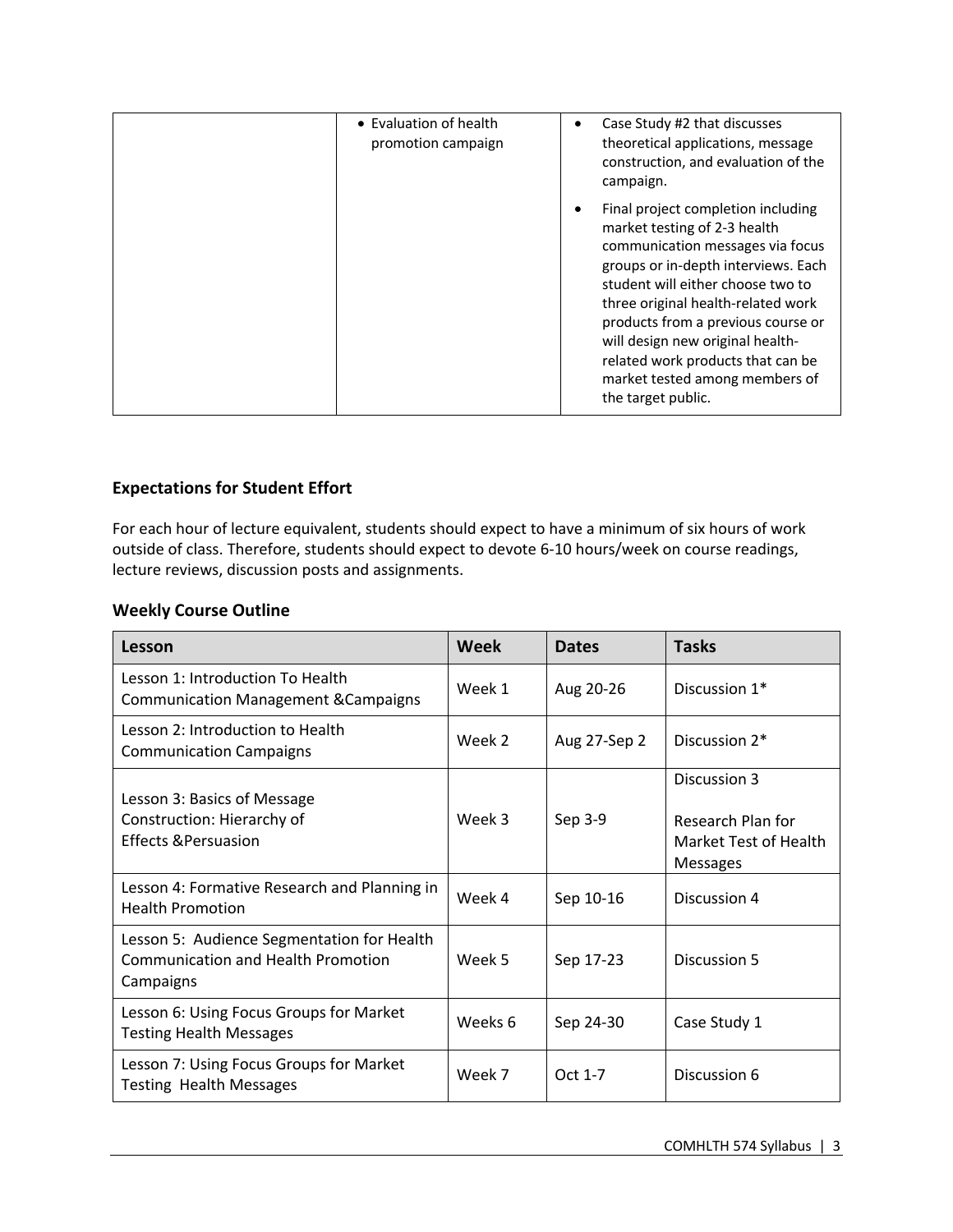| Lesson 8: Using Emotional Appeals to Change<br>Health Behaviors: Theory & Ethical<br><b>Implications</b> | Week 8                | Oct 8-14                        | Discussion 7         |
|----------------------------------------------------------------------------------------------------------|-----------------------|---------------------------------|----------------------|
| Lesson 9: Crafting Gain or Loss Frame<br>Messages to Promote Health                                      | Week 9                | Oct 15-21                       | Discussion 8         |
| Lesson 10: New Media Considerations in<br><b>Health Communication</b>                                    | Week 10               | Oct 22-28                       | Discussion 9         |
| Lesson 11: Social Norms Campaigns to<br>Correct Misperceptions Related to Health                         | Week 11               | Oct $29 - Nov 4$                | Discussion 10        |
| Lesson 12: Entertainment Education<br>Campaigns                                                          | Week 12               | Nov 5-11                        | Case Study 2         |
| Lesson 13: Evaluation of Health Promotion<br>Campaigns                                                   | Week 13               | Nov 12-18                       | n/a                  |
| Lesson 14: Evaluation of Health Promotion<br>Campaigns                                                   | Week 14               | Nov $26 - Dec$<br>$\mathcal{P}$ | n/a                  |
| Lesson 15: Final Project Due                                                                             | Dead Week             | Dec 3-9                         | <b>Final Project</b> |
| Course Wrap-ups                                                                                          | <b>Finals</b><br>Week | Dec 10-16                       | n/a                  |

*\*Not graded but feedback provided*

## **Important Dates & Deadlines**

Reference WSU Academic Calendar for a comprehensive list of dates.

| Mon, Aug 20  | First day of instruction               |
|--------------|----------------------------------------|
| Mon, Sep 3   | Labor Day - all university holiday     |
| Mon, Nov 12  | Veteran's Day - all university holiday |
| Tues, Dec 18 | Final grade submissions dues           |

## **Course Assignments**

All due date times are by **11:55 PM Pacific Standard Time** on the date listed.

| <b>Assignment Title</b> | <b>Points</b> | Due<br><b>Date</b> |
|-------------------------|---------------|--------------------|
| Discussion Board Post 1 | -0            | Aug 26             |
| Discussion Board Post 2 | 0             | Sep 2              |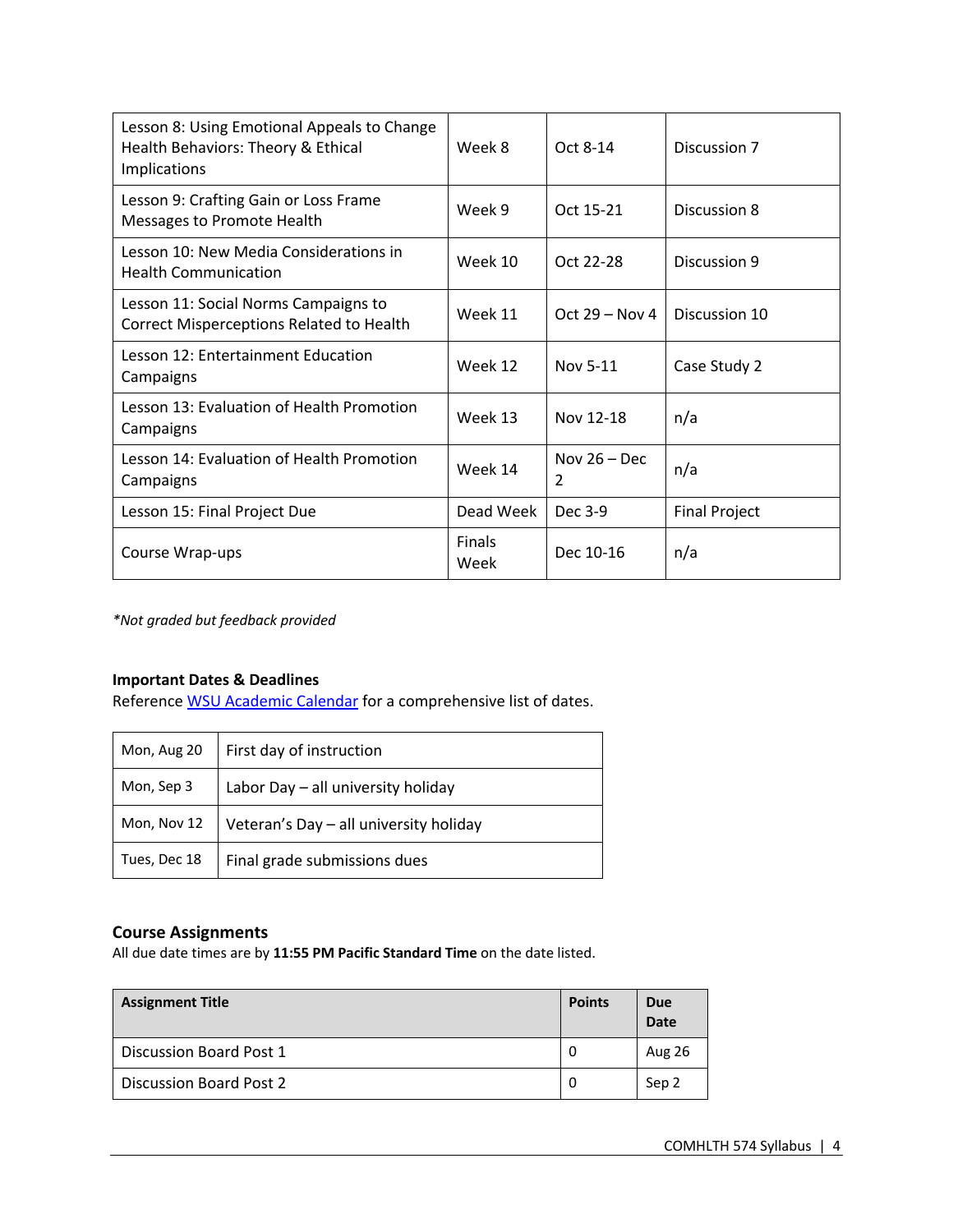| <b>Discussion Board Post 3</b>                        | 3       | Sep 9         |
|-------------------------------------------------------|---------|---------------|
| Research Plan for Market Test of Health Messages      | 10      | Sep 9         |
| Discussion Board Post 4                               | 3       | Sep 16        |
| Discussion Board Post 5                               | 3       | Sep 23        |
| Discussion Board Post 6                               | 3       | Sep 30        |
| Health Promotion Campaign Case Study #1               | 15      | Sep 30        |
| Discussion Board Post 7                               | 3       | Oct 7         |
| Discussion Board Post 8                               | 3       | Oct 14        |
| Discussion Board Post 9                               | 3       | Oct 21        |
| Discussion Board Post 10                              | 3       | Oct 28        |
| Health Promotion Campaign Case Study #2               |         | <b>Nov 11</b> |
| Final Project: Evaluation of Health Campaign Messages |         | Dec 9         |
| Total points                                          | 100 pts |               |

**Discussion Board Posts:** Students will be expected to post thoughts, comments, and questions related to the readings ten times during the semester. It is my expectation that posts will be well thought out, well-written, and academic in nature. The first two posts will not be graded, but I expect that you will complete each one. Each of the remaining eight posts will be worth 3 points each. My advice is to post early and post often.

**Plan for Final Project** (aka Research Plan for Market Test of Health Messages)**:** You will need to submit a plan for your final project. This plan will be worth 10% of your final grade.

**Health Promotion Campaign Case Studies:** Each student will choose a health communication campaign that has previously been fielded. You will then write and design a three-page case study that discusses theoretical applications, message construction, and evaluation of the campaign. They must be graphically designed. Each case study is worth 15% of your grade.

**Final Project: Evaluation of Health Campaign Messages** Each student will be responsible for market testing two to three health communication messages via focus groups or in-depth interviews. Each student will either choose two to three original health-related work products from a previous course or will design new original health-related work products that can be market tested among members of the target public. Students will work with the professor at the start of the semester to identify the work products that will be the focus of this semester-long project. Students will then market test the material, revise the work products based on feedback from the target publics, and submit the final work products. The final report will include the original work products, a report of the market testing findings, and the revised work products. The final project is worth 36% of your grade.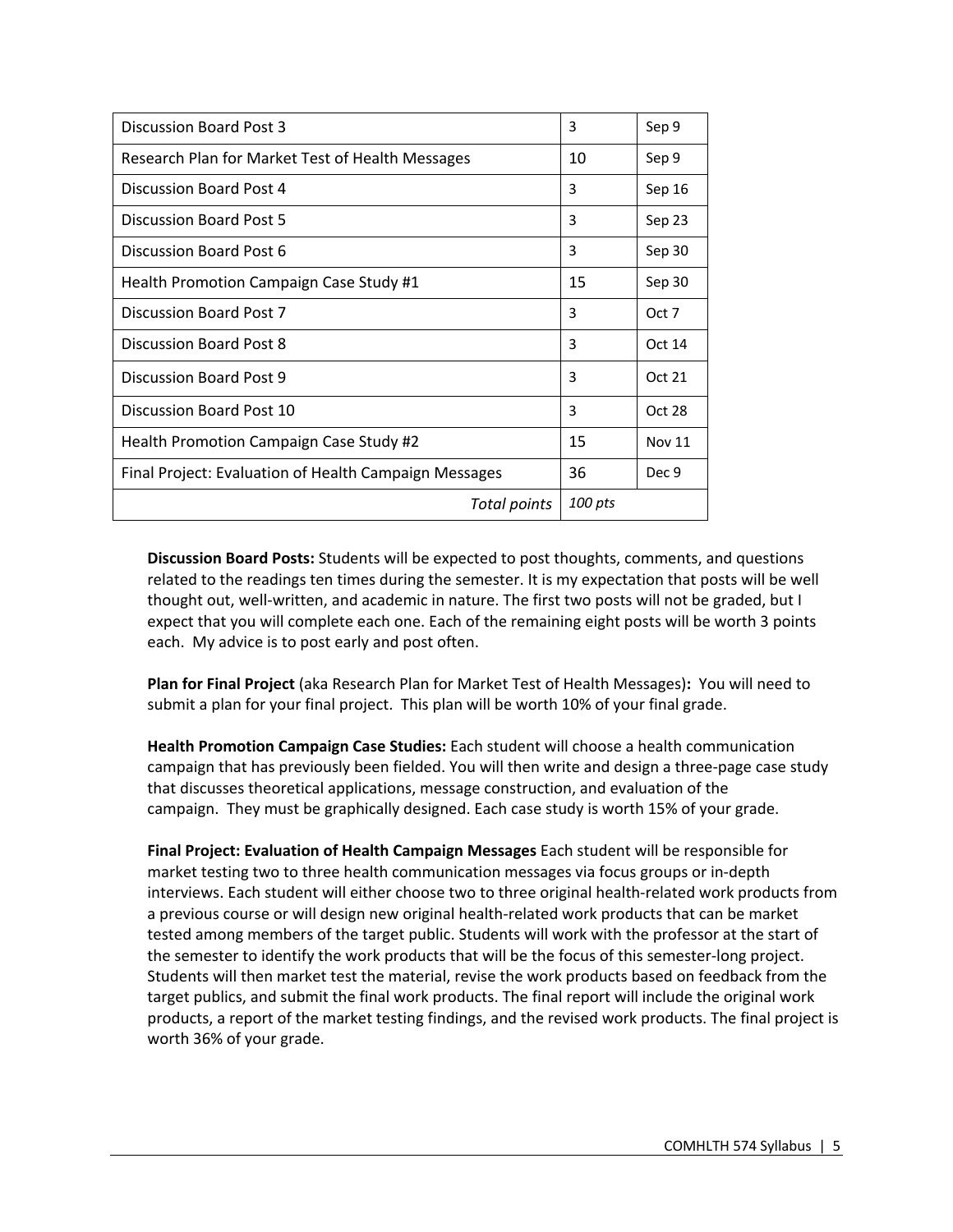## **Grading**

I have high expectations for your performance and success in this class. Spelling, grammar, and punctuation count on all assignments. Any of these errors are problematic and cast serious doubt on the accuracy of the facts in your project. Multiple errors of this type will lower your grade. I expect students to read and engage with all course materials, and participate actively in class discussions via the online discussion board.

| <b>Coursework</b>                                               | <b>Points</b> | %    |
|-----------------------------------------------------------------|---------------|------|
| <b>Discussion Board Posts</b>                                   | 24            | 24   |
| Research Plan for Market Test of Health<br><b>Messages</b>      | 10            | 10   |
| Health Promotion Campaign Case Study #1                         | 15            | 15   |
| Health Promotion Campaign Case Study #2                         | 15            | 15   |
| Final Project: Evaluation of Health Campaign<br><b>Messages</b> | 36            | 36   |
| Total                                                           | 100           | 100% |

| Grade     | <b>Points</b> | Grade | <b>Points</b> |
|-----------|---------------|-------|---------------|
| Α         | 93-100%       | C     | 73-76%        |
| $A -$     | 90-92%        | C-    | 70-72%        |
| B+        | 87-89%        | D+    | 67-69%        |
| B         | 83-86%        | D     | 60-66%        |
| <b>B-</b> | 80-82%        | F     | 0-59%         |
| $C+$      | 77-79%        |       |               |

If a grade falls into a non-specified range (e.g. 89.5% or 89.2%), the grade will be rounded to the closest whole number. Therefore, if a grade was 89.5%, the student would receive an A-; if the grade as 89.2% the student would receive a B+.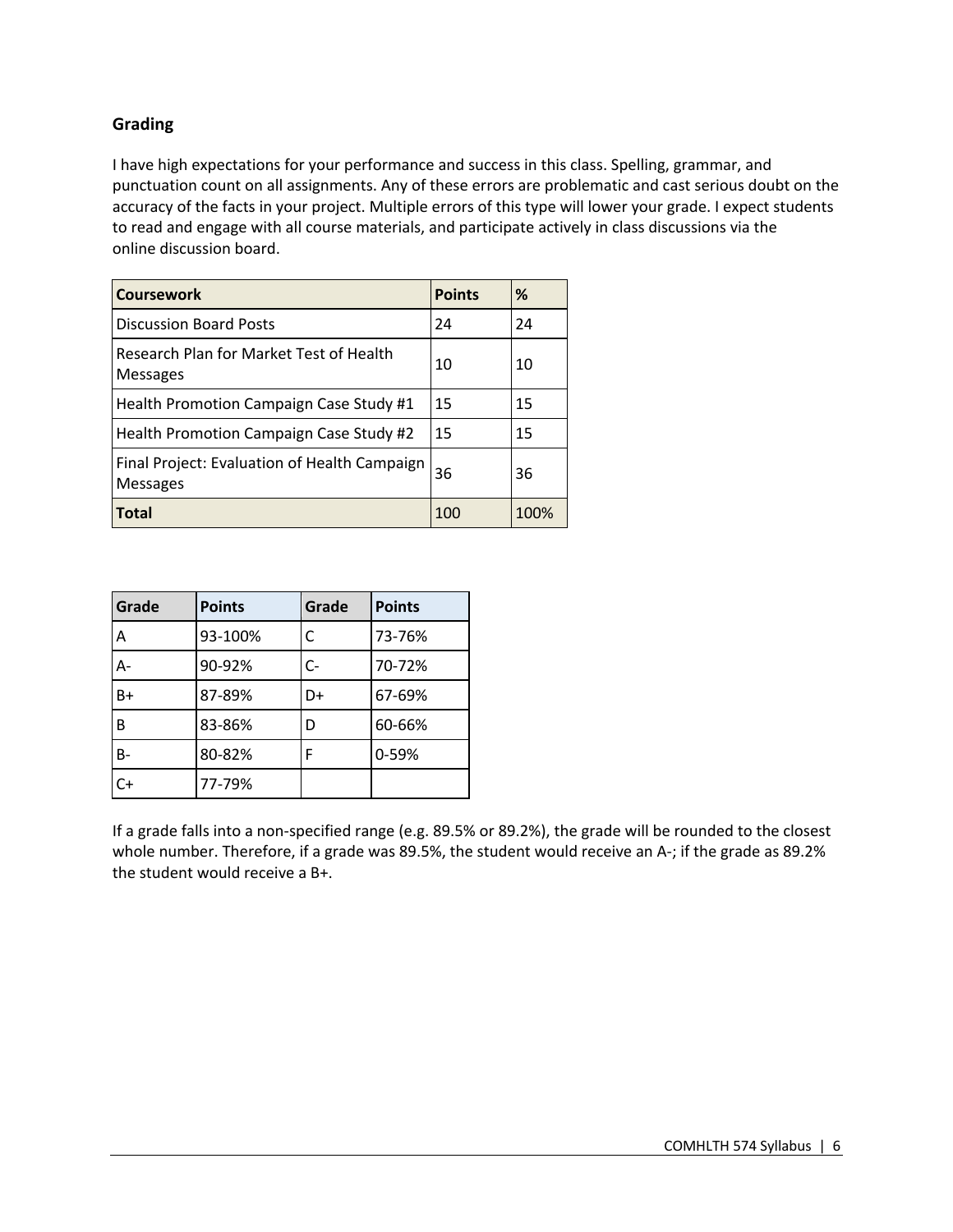## **Critical Policies & Procedures**

## **Academic Integrity Statement**

Washington State University, a community dedicated to the advancement of knowledge, expects all students to behave in a manner consistent with its high standards of scholarship and conduct. Students are expected to uphold these standards both on and off campus and acknowledge the university's authority to take disciplinary action. Cheating is defined in the Standards for Student Conduct WAC 504- 26-010(3). It is strongly recommended that you read and understand these definitions: http://apps.leg.wa.gov/wac/default.aspx?cite=504-26-010.

University instructors have the authority to intervene in all situations where students are suspected of academic dishonesty. In such instances, responsible instructors retain the authority to assign grades to students considering, from an academic standpoint, the nature of the student action. Violation of academic integrity on any assignment will involve (i) an academic penalty ranging from a minimum of both a zero on that assignment and the reduction of a full letter grade on your final grade to failure of the entire course, (ii) filing of case with the Office of Student Conduct, and per university regulations, (iii) inability to withdraw from the course.

Cheating includes, but is not limited to, plagiarism and unauthorized collaboration as defined in the Standards of Conduct for Students, WAC 504-26-010(3). You need to read and understand all of the definitions of cheating: http://app.leg.wa.gov/WAC/default.aspx?cite=504-26-010. If you have any questions about what is and is not allowed in this course, you should ask course instructors before proceeding.

If you wish to appeal a faculty member's decision relating to academic integrity, please use the form available at conduct.wsu.edu.

## **Final Exam**

There is no final exam in COMHLTH 574. Your Final Project: Evaluation of Health Campaign Messages serves as the final for this course.

#### **Instructor Interaction**

As you are expected to participate in this course daily, I also will be active in the course space on a daily basis. I expect to respond to emails Monday through Thursday from 9:30 to 10:30 AM. You can expect responses to emails or other questions received outside of these times during my next "office hour."

#### **Instructional Methods**

Work completed in COMHLTH 574 is independent and non-collaborative. Students are expected to work independently on each task and assignment. The course is a combination of lecture review, readings, discussion forum contribution and graded assignments. Evaluation of your work will be completed by your instructor using established rubrics for each assignment.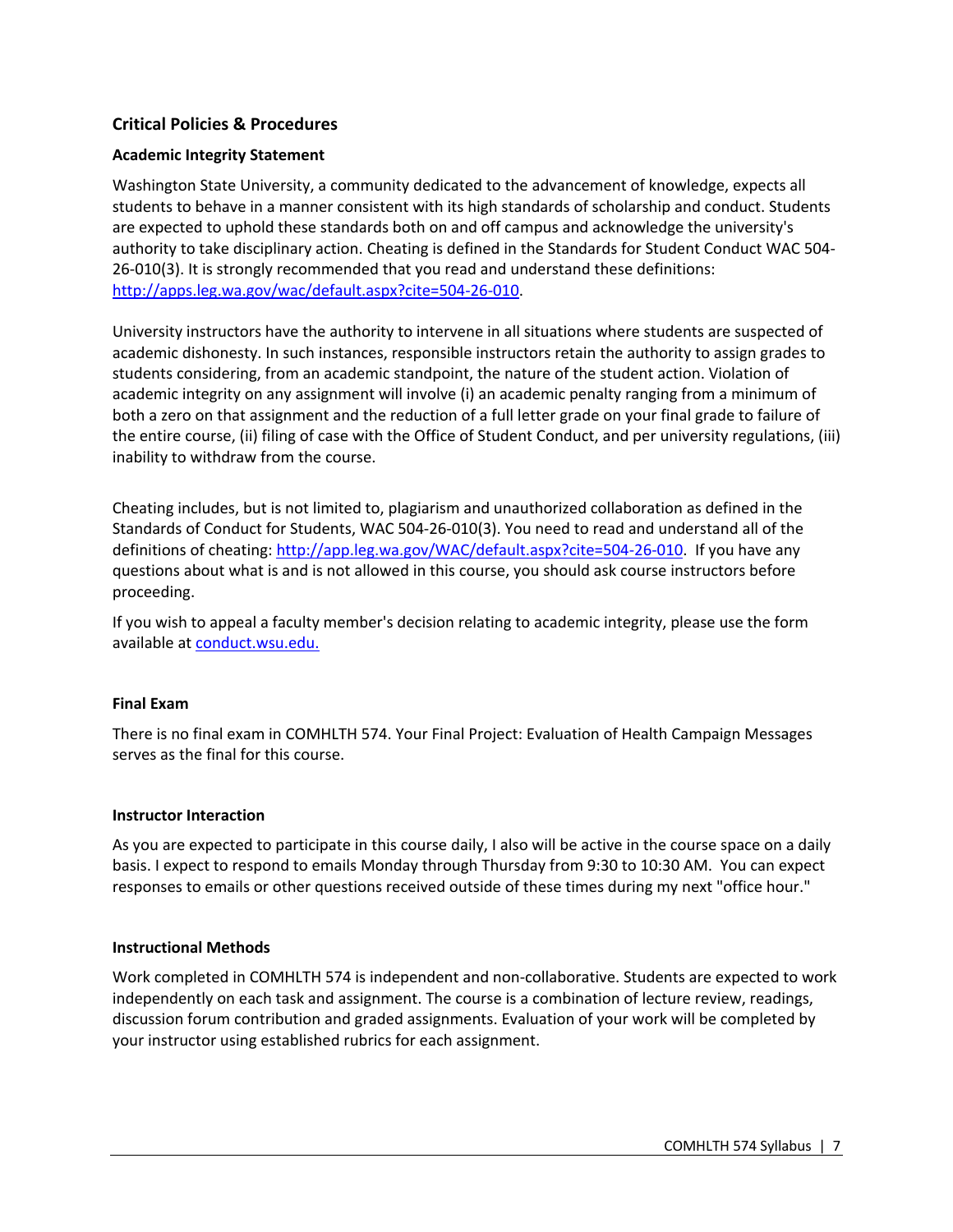#### **Late Work Policy**

Late work is **not accepted** in this class.Some consideration, however, might be given (at the discretion of the instructor) if there are extenuating circumstances such as prolonged hospitalization, family death, or extended individual sickness previously discussed. This course requires students to maintain strong organizational skills. It is the student's responsibility to complete all assignments by the due date.

#### **Online Collaboration**

The essence of education is exposure to diverse viewpoints. In your threaded discussion posts, you'll meet students with vastly different opinions and backgrounds. When you don't agree with their views, pause a moment. Weigh their words. You're encouraged to disagree with the substance of others' ideas and opinions but do so with an active sense of respect for one another, and without losing focus on the topic at hand. Personal attacks, inflammatory statements, flaming, trolling, and disruption of the discussion do not have a place in academic discourse.

Your instructors will promote high-quality academic discussions by removing any posts they view as disruptive of the educational process and alerting students whose posts have been removed that they have violated course expectations. Students who continue to misuse the discussion boards after a warning may be subject to removal of access rights, course failure, and referral to the Office of Student Conduct.

Postings must comply with University policy on use of computing resources, including those regarding harassment and discrimination, as well as conform to the Standards of Conduct for Students. Students are encouraged to review the Standards, particularly WAC 504-26-218, 504-26-220, and 504-26-222. Visit the University Website specific to your campus of enrollment for more information.

In certain courses, assessment of discussion posts is part of the final grade. Criteria for evaluating your discussion participation will be explained elsewhere in the course space, if applicable.

## **Reasonable Accommodations**

Reasonable accommodations are available for students with a documented disability. If you have a disability and need accommodations to fully participate in this class, please either visit or call the Access Center (Washington Building 217; 509-335-3417) to schedule an appointment with an Access Advisor. All accommodations MUST be approved through the Access Center.

## **Additional WSU Policies & Procedures**

#### **Academic Calendar**

Please review the current Academic Calendar to become familiar with critical deadlines on your campus. Visit the WSU Academic Calendar page: http://www.registrar.wsu.edu/Registrar/Apps/AcadCal.ASPX. and select your home campus from the drop-down menu.

## **Academic Complaint Procedures** (Academic Rule 104)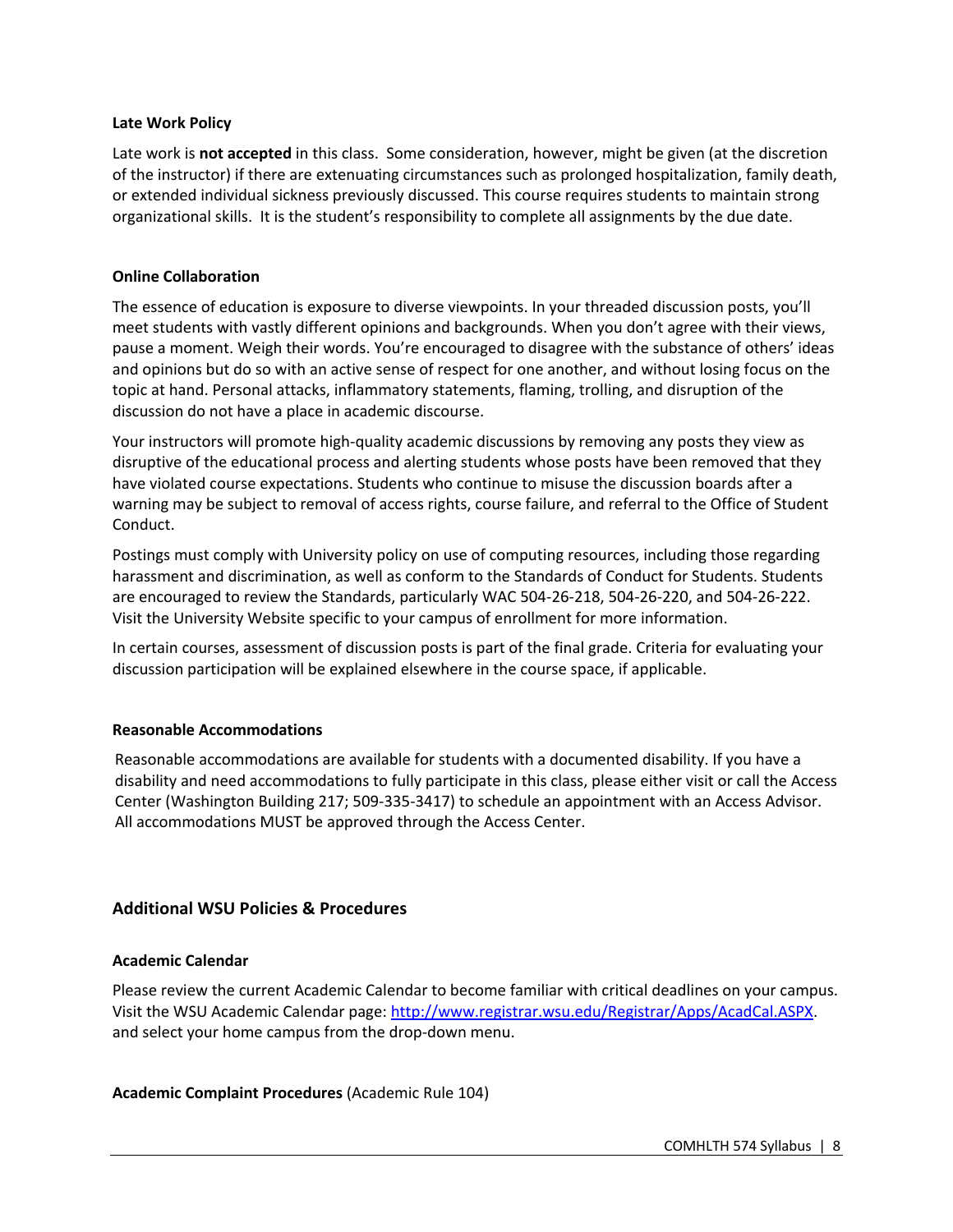Instructional faculty, chairs, deans, and students should be thoroughly familiar with academic complaint procedures.

A student having complaints about instruction or grading should attempt to resolve those issues directly with the instructor. If that fails, the student should send an email to the instructor using his or her official WSU email account no later than 20 business days following the end of the semester. This email should briefly outline the complaint and be copied to the chairperson of the academic department.

If the complaint is not resolved with the instructor within 20 business days of sending the email, then the student may work directly with the chairperson of the academic department in which the course is offered. The chair's decision shall be rendered within 20 additional business days.

After the chair's decision, the student or the instructor may appeal to the academic college Dean's Office. Complaints must be presented in writing to the college dean within 20 business days of the chair's decision. The written statement should describe the complaint, indicate how it affects the individual or unit, and include the remedy sought from the college dean. The decision of the college dean is the final step and shall be made within 20 business days.

At the campuses other than Pullman, the procedure is identical except that the program leader shall substitute for the department chair, and the campus chancellor or his or her designee shall substitute for the college dean if the department chair and/or the college dean is not located on that campus.

The University Ombudsman is available at any stage for advice or assistance in resolving academic complaints.

Note: Though chairs and deans (and academic area coordinators and campus chancellors) may resolve complaints about instruction and grading, they may not change a final grade without the consent of the instructor, except as provided by Rule 105.

## **Academic Freedom**

WSU supports the faculty's academic freedom, right to freedom of expression, and responsibility to fulfill course objectives that are approved by the Faculty Senate. This is fundamental to who we are as an institution. Along with these rights comes the responsibility to protect the freedom of expression of all members of our community, including students.

"As teachers, professors encourage the free pursuit of learning in their students. They hold before them the best scholarly standards of their disciplines. They demonstrate respect for the student as an individual and adhere to their proper role as intellectual guides and counselors…They protect students' academic freedom." (Source: Faculty Responsibilities section of the WSU Faculty Manual)

"Freedom of expression is recognized as one of the essential elements of academic freedom. On a healthy campus, there is respect for the dignity and worth of all members of the campus community and a concern for the rights of others. …It is the policy of Washington State University to support and promote the rights of all individuals to express their view and opinions for or against actions or ideas in which they have an interest… The above rights exist in equal measure for each member of the University community." (Source: Section IIB of the Faculty Manual - page 14)

At WSU, the faculty has a strong interest in promoting respectful dialogue in the classroom setting. Speech and conduct that disrupts the educational process and creates a hostile environment, as that term is defined in WSU's non-discrimination policy (Executive Policy 15), is not protected. If concerns arise, faculty will consult the WSU's Office for Equal Opportunity at 509-335-8288 or oeo@wsu.edu. We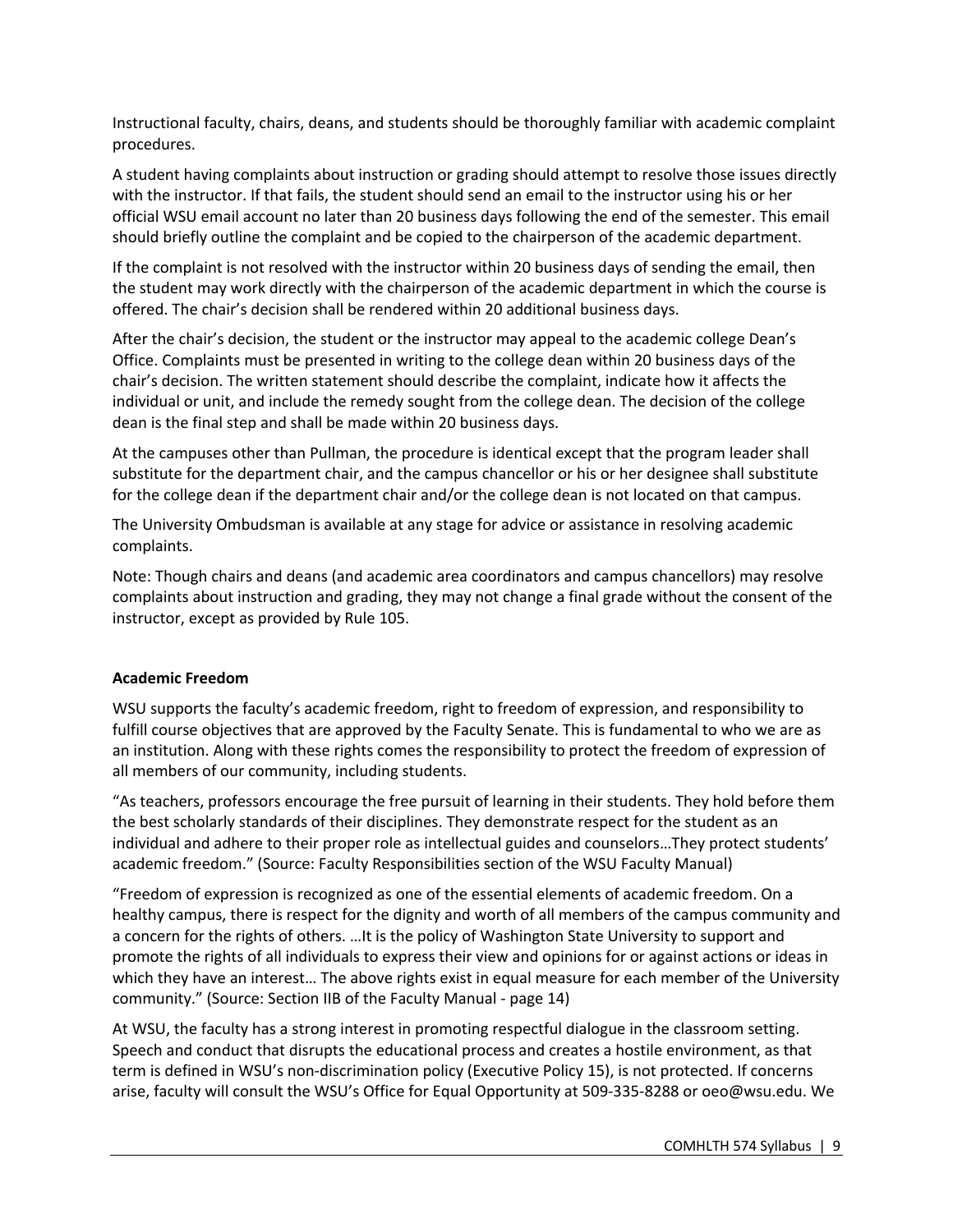aim to protect the freedoms and rights of every member of the WSU community and to promote learning about diverse perspectives while ensuring that students experience a safe, constructive learning environment.

## **Academic Regulations**

Students enrolled in online courses are subject to the same University academic regulations as oncampus students. Students may only repeat a course graded C- or below one time at WSU during fall or spring semesters. Additional repeats are allowed from another institution or at WSU during summer terms or by special permission of the academic unit offering the course. Learn more at http://www.catalog.wsu.edu/General/AcademicRegulations/ListBy/73.

## **Appeals:** Student Appeals Process

"The Appeals Board is composed of employees who review a decision made by the University Conduct Board, or a conduct officer, that a student violated the University's Standards of Conduct for Students. When a student disagrees with a decision of the Conduct Board or a conduct officer, he/she may appeal the decision to the University Appeals Board." – WSU Office of Student Conduct University Appeals Board

## **Campus and Classroom Safety Statement**

Classroom and campus safety is of paramount importance at Washington State University and is the shared responsibility of the entire campus population. WSU urges students to follow the "Alert, Assess, Act" protocol for all types of emergencies and the "Run, Hide, Fight" response to an active shooter incident. Remain ALERT (through direct observation or emergency notification), ASSESS your specific situation, and ACT in the most appropriate way to assure your own safety (and the safety of others if you are able).

Please sign up for emergency alerts on your account at MyWSU. For more information on this subject, campus safety, and related topics, please view the FBI's Run, Hide, Fight video and visit the WSU safety portal.

## **Copyright**

This syllabus and all course-related materials, presentations, lectures, *etc.* are the intellectual property of the instructors who designed and contributed to the course (or the intellectual property of their references) and may be protected by copyright. Selling class notes through commercial note-taking services, without written advance permission, could be viewed as copyright infringement and/or an academic integrity violation, WAC 504-26-010 (3)(a,b,c,i). Further, the use of University electronic resources (*e.g.,* Blackboard) for commercial purposes, including advertising to other students to buy notes, is a violation of WSU's computer abuses and theft policy (WAC 504-26-218), a violation of WSU's Electronic Communication policy (EP 4), and also violates the terms of use for the Blackboard software program.

Any course-related materials, presentations, lectures, etc. are the instructor's intellectual property and may be protected by copyright. The use of University electronic resources (e.g., Angel) for commercial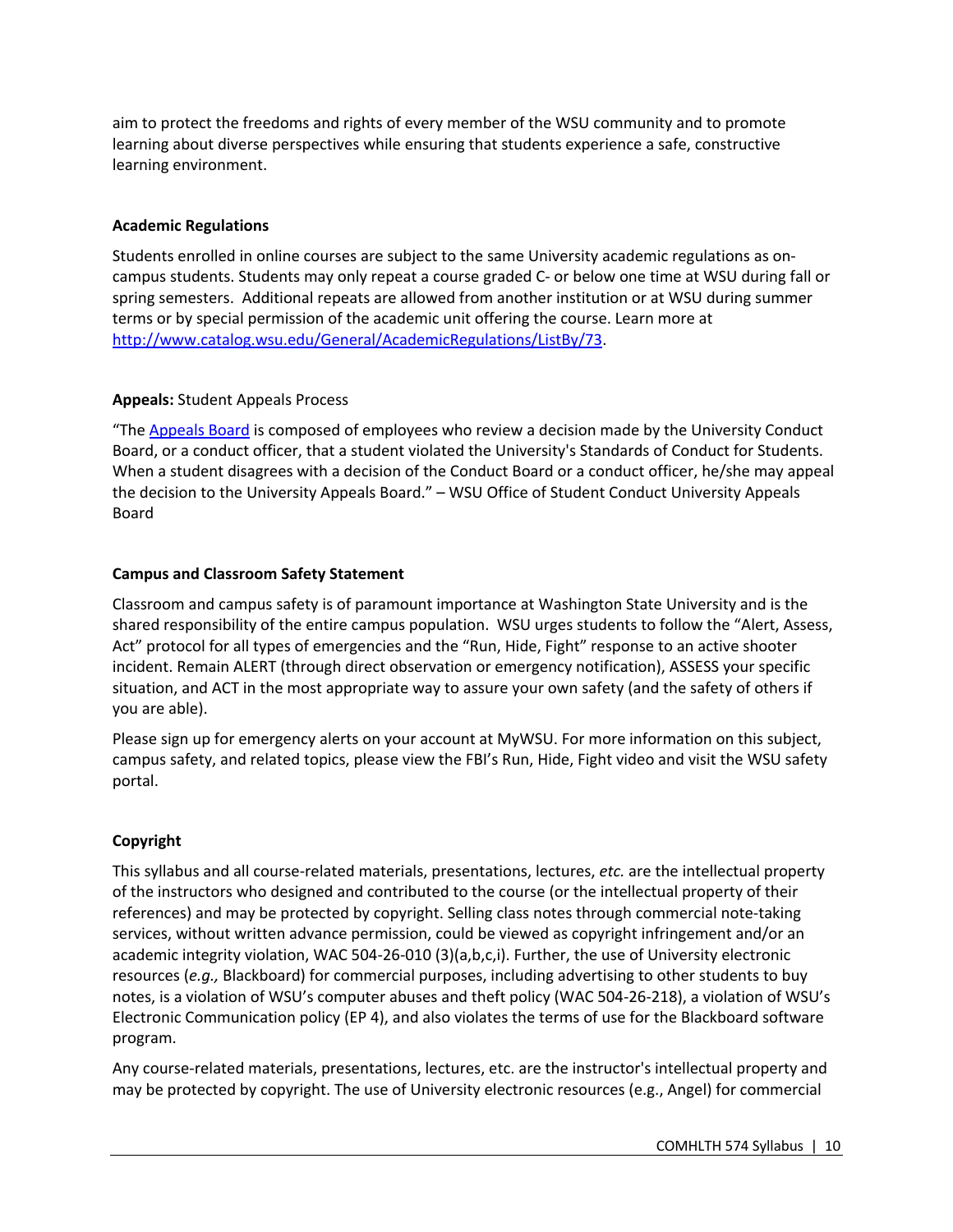purposes, including advertising to other students to buy notes, is a violation of WSU's computer abuses and theft policy (WAC 504-26-218).

## **Critical Thinking**

The ability to think and write critically is an essential skill in many walks of life. Critical thinking skills are developed and refined through practice, self-reflection, and the critique and support of peers and instructors. Throughout this course, you will have many opportunities to exercise your analytical thinking, synthesize information, and apply knowledge to real-life situations. The course developer or your instructor may have provided a critical thinking rubric in this course space, if applicable, to assess your own writing and that of other students. Please review it carefully before completing each activity.

## **Discriminatory Conduct Statement and Employee Reporting Requirements**

Discrimination, including discriminatory harassment, sexual harassment, and sexual misconduct (including stalking, intimate partner violence, and sexual violence) is prohibited at WSU (See WSU Policy Prohibiting Discrimination, Sexual Harassment, and Sexual Misconduct (Executive Policy 15) and WSU Standards of Conduct for Students).

If you feel you have experienced or have witnessed discriminatory conduct, you can contact the WSU Office for Equal Opportunity (OEO) and/or the WSU Title IX Coordinator at 509-335-8288 to discuss resources, including confidential resources, and reporting options. (Visit oeo.wsu.edu for more information).

Most WSU employees, including faculty, who have information regarding sexual harassment or sexual misconduct are required to report the information to OEO or a designated Title IX Coordinator or Liaison. (Visit oeo.wsu.edu/reporting-requirements for more info).

## **Email Policy**

All official WSU email communication **must be sent to students' WSU email address.** Absolutely NO communication will be sent to external addresses (e.g., Yahoo, Gmail, and so forth). We will use either the email within Blackboard or "email.wsu.edu" system.

## **e-Tutoring**

As a WSU student, you have FREE unlimited access to eTutoring.org, a tutoring platform that enables students and tutors to collaborate in an online environment. This is not a course requirement, but simply an available resource that you may utilize as needed. With three ways to access a tutor, you can choose the one that best fits your needs.

- Writing Lab tutors will respond to papers in ANY academic subject, including history, anthropology, sociology, and everything else. If you're working on a paper for ANY of your courses our tutors can help you. Just submit your paper, ask specific questions on the submission form and a tutor will respond within 24-48 hours.
- chat rooms allow students to meet with tutors in one-on-one sessions via a fully interactive, virtual online environment.
- Students can also leave specific questions for an eTutor in any of our subjects by taking advantage of our questions option. Our tutors will respond to your question within 24-48 hours.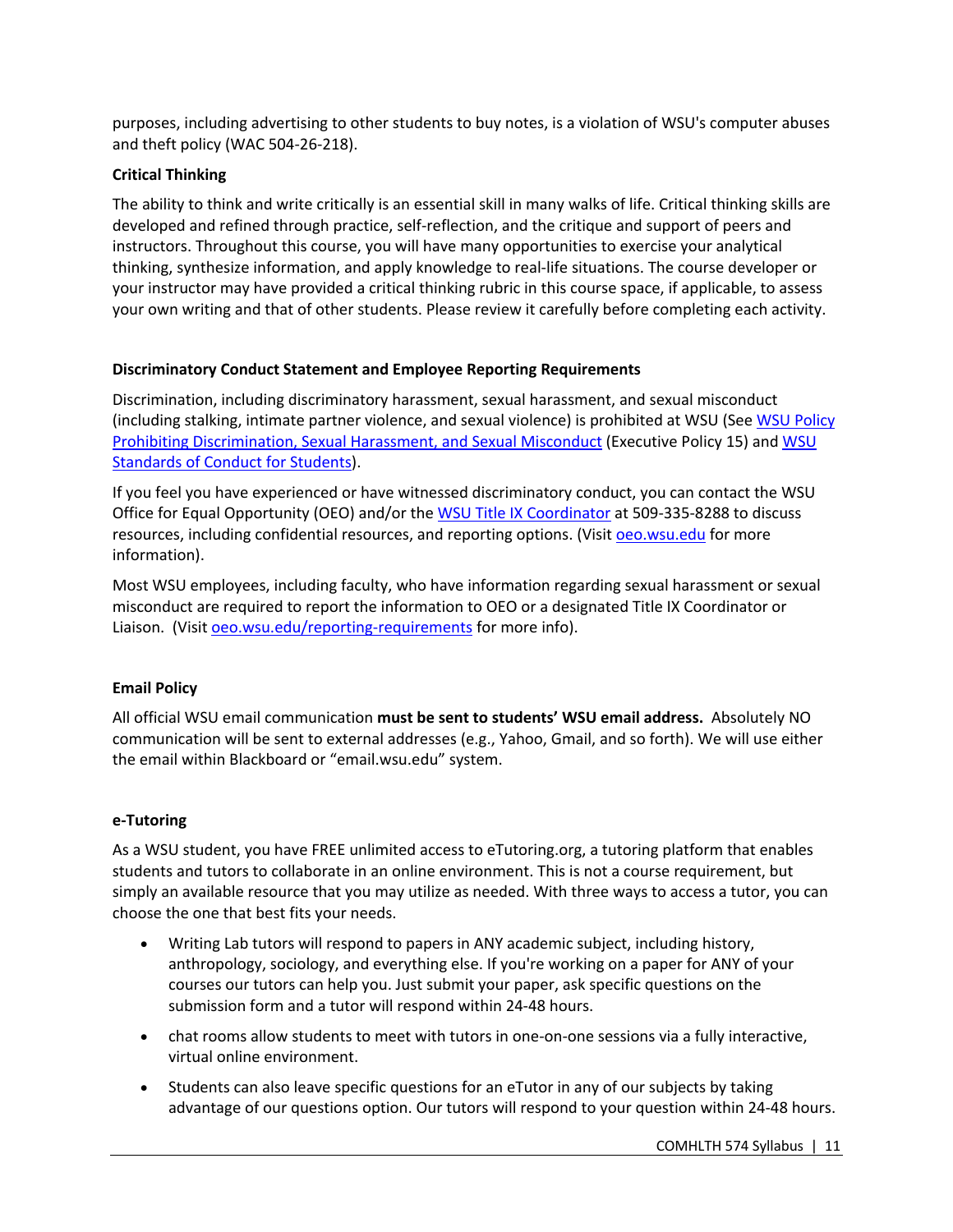The list of available tutoring subjects can be found on the

http://etutoring.org/login.cfm?institutionid=176 site. Current subjects include Accounting, Anatomy & Physiology, Biology, Chemistry, Math and Calculus, Medical Coding, MS Office 2007, Physics, Spanish, Statistics, Web Development and Writing!

## **FERPA**

WSU students have legal rights under the Family Educational Rights and Privacy Act (FERPA) for protection of their academic records. For a complete explanation of these rights, visit the URL associated with each home campus in the Academic Regulations section or http://www.registrar.wsu.edu/Registrar/Apps/FERPA.ASPX.

## **GPA, Academic Deficiency & Disenrollment**

GPA: The Graduate School requires that all graduate students maintain a cumulative 3.0 GPA throughout their graduate program. Students who are not able to maintain a 3.0 will be disenrolled from the program.

Academic Deficiency: A student who does not maintain a cumulative 3.0 GPA will be considered academically deficient. A notice of deficiency will be sent to the student from the Graduate School. The student will have the option to request reinstatement, per the Graduate School's instructions. The department will consider reinstatement requests but are not required to request readmission for any students below a 3.0.

Disenrollment: Students who do not maintain a 3.0 GPA and who are academically deficient are subject to disenrollment. If a student submits a request for reinstatement it will be reviewed by the committee. If a reinstatement request is not received by the department the student's program will be terminated. Following termination, if a student wishes to return to the program they will have to go through the application process again.

## **Grade Change Policy**

An instructor may not change a grade after it has been filed with the Registrar, except in the case of clerical error, which the instructor may correct by so certifying to the Registrar. Such change must be approved (signature required) by the chairperson of the department in which the course was offered. Grade corrections must be processed within one year of the end of the term for which the original grade was given. In extenuating circumstances, exceptions to the one-year limit for correction of grade errors may be considered by petition to the Registrar's Office.

## **Incomplete Policy** (Academic Rule 90h)

Incompletes are granted only with permission of the instructor and are subject to the following guidelines:

- 1. Students must request an incomplete in writing or by e-mail from the instructor before the end of the semester.
- 2. The request must be signed and dated by the student (or identified by student's e-mail address) and must explain the reasons behind the request for the incomplete.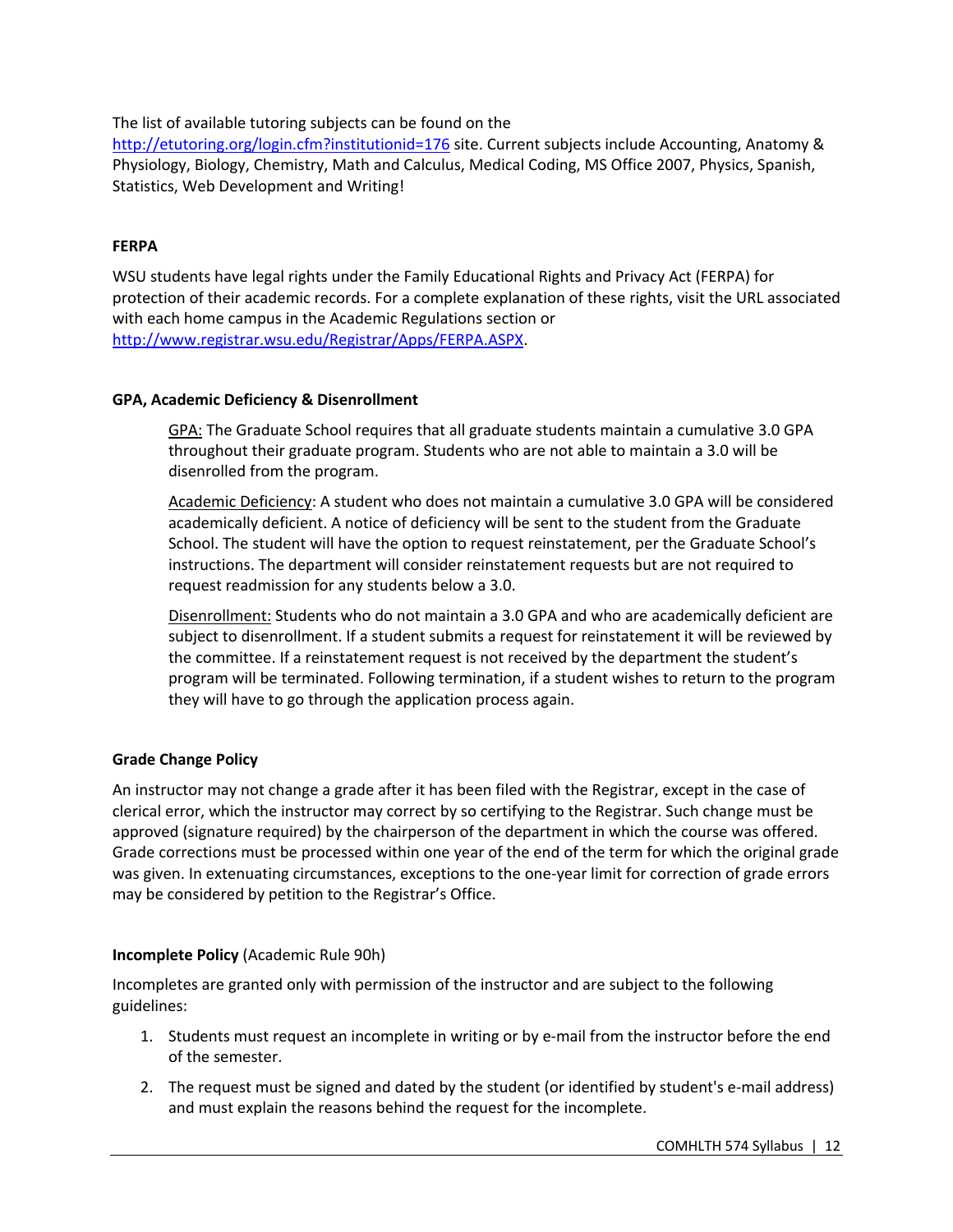- 3. In order to be considered for an incomplete, **there are two main conditions:**
	- 1. A student must complete a minimum amount of the assigned course work. Specifically, a student must complete 75 percent of the coursework.
	- 2. A student must have a mathematical possibility of passing the class. A passing grade is 60 percent or above for the entire course.
- 4. If extraordinary circumstances (e.g., family emergency, serious illness) are involved and are documented to the instructor's satisfaction, the professor/ instructor retains the discretion to grant an incomplete even if the minimum conditions outlined in item 3 above are not met.

If an incomplete is granted, the standard WSU policy applies (i.e., ALL work must be completed within one full year from the end of the enrollment semester at issue, unless a shorter time is specified by the instructor. Otherwise, an automatic grade of "F," or failing, will be entered on the student's transcript).

## **Intellectual Property**

Syllabi and all course-related materials, presentations, lectures, etc. are the intellectual property of individual faculty (or the intellectual property of their references) and may be protected by copyright. Selling class notes through commercial note-taking services, without instructor written advance permission, could be viewed as copyright infringement and/or an academic integrity violation, WAC 504- 26-010 (3)(a,b,c,i). Further, the use of University electronic resources (e.g., Blackboard) for commercial purposes, including advertising to other students to buy notes, is a violation of WSU's computer abuses and theft policy (WAC 504-26-218), a violation of WSU's Electronic Communication policy (EP 4), and also violates the terms of use for the Blackboard software program.

Any course-related materials, presentations, lectures, etc. are the instructor's intellectual property and may be protected by copyright. The use of University electronic resources (e.g., Angel) for commercial purposes, including advertising to other students to buy notes, is a violation of WSU's computer abuses and theft policy (WAC 504-26-218).

## **Library Support**

All students enrolled in Washington State University online courses can use the WSU Libraries online databases and receive reference and research assistance from their home campus. Students can also borrow books and other circulating material and access full-text journal articles.

- General Library Links by campus (Review the Libraries' Online Information for more guidance.)
- Online Library Tour for Pullman Campus Undergraduates
- Online Library Tour for WSU Online Campus Students

## **Netiquette**

Just as in a physical classroom, a good discussion in an online classroom depends on everyone feeling safe and respected. Here are a few tips for creating an educational and enjoyable discussion space: